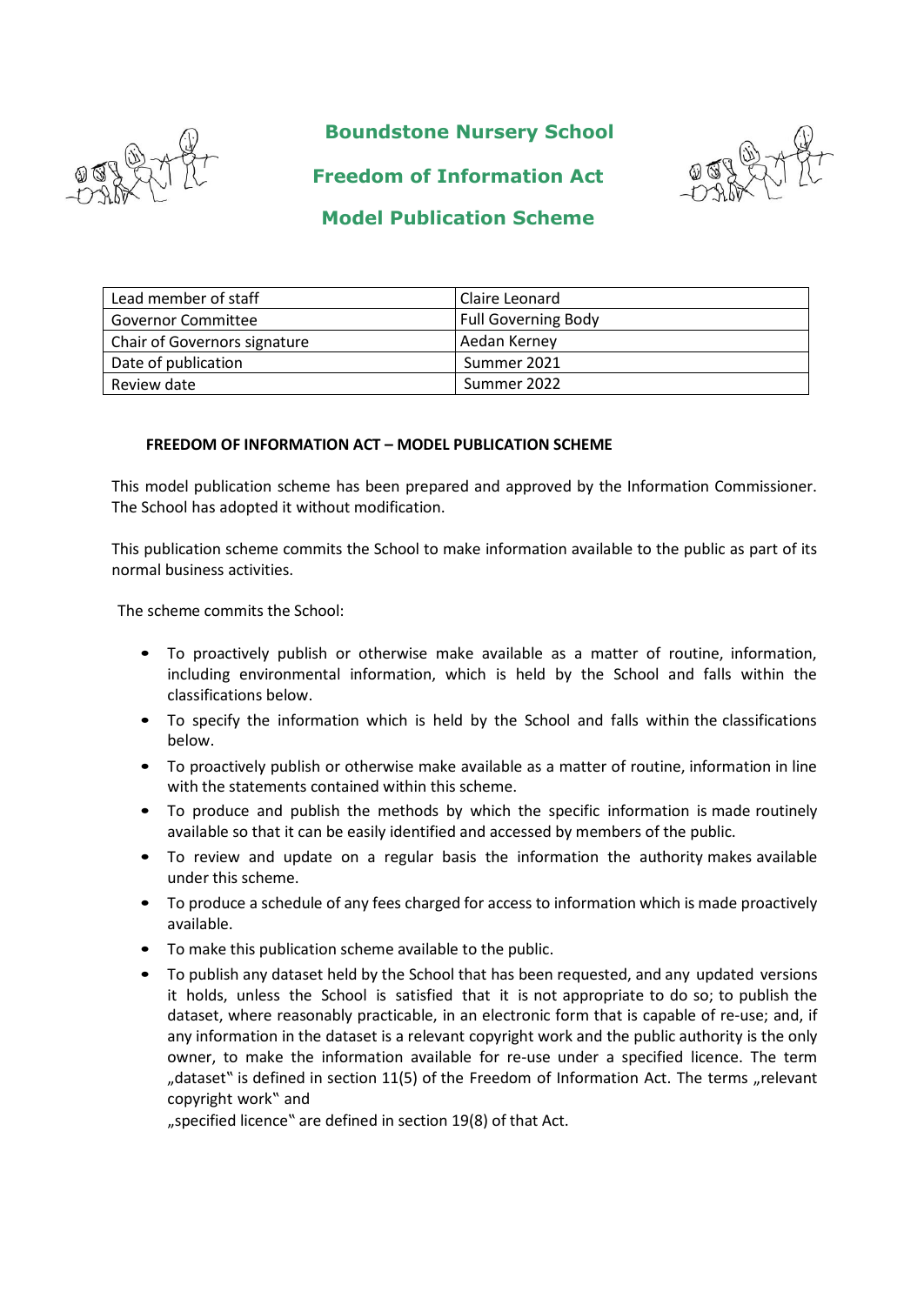### **Classes of Information**

- **Who we are and what we do** Organisational information, locations and contacts, constitutional and legal governance.
- **What we spend and how we spend it** Financial information relating to projected and actual income and expenditure, tendering, procurement and contracts.
- **What our priorities are and how we are doing** Strategy and performance information, plans, assessments, inspections and reviews
- **How we make decisions** Policy proposals and decisions. Decision making processes, internal criteria and
- **Our policies and procedures** Current written protocols for delivering our functions and responsibilities.
- **Lists and registers**

Information held in registers required by law and other lists and registers relating to the functions of the authority.

• **The services we offer**

Advice and guidance, booklets and leaflets, transactions and media releases. A description of the services offered.

The classes of information will not generally include:

- Information the disclosure of which is prevented by law, or exempt under the Freedom of Information Act, or is otherwise properly considered to be protected from disclosure.
- Information in draft form.
- Information that is no longer readily available as it is contained in files that have been placed in archive storage, or is difficult to access for similar reasons.

## **The method by which information published under this scheme will be made available**

The School will indicate clearly to the public what information is covered by this scheme and how it can be obtained.

Where it is within the School's capability information will be provided on a website. Where it is impracticable to make information available on a website or when an individual does not wish to access the information by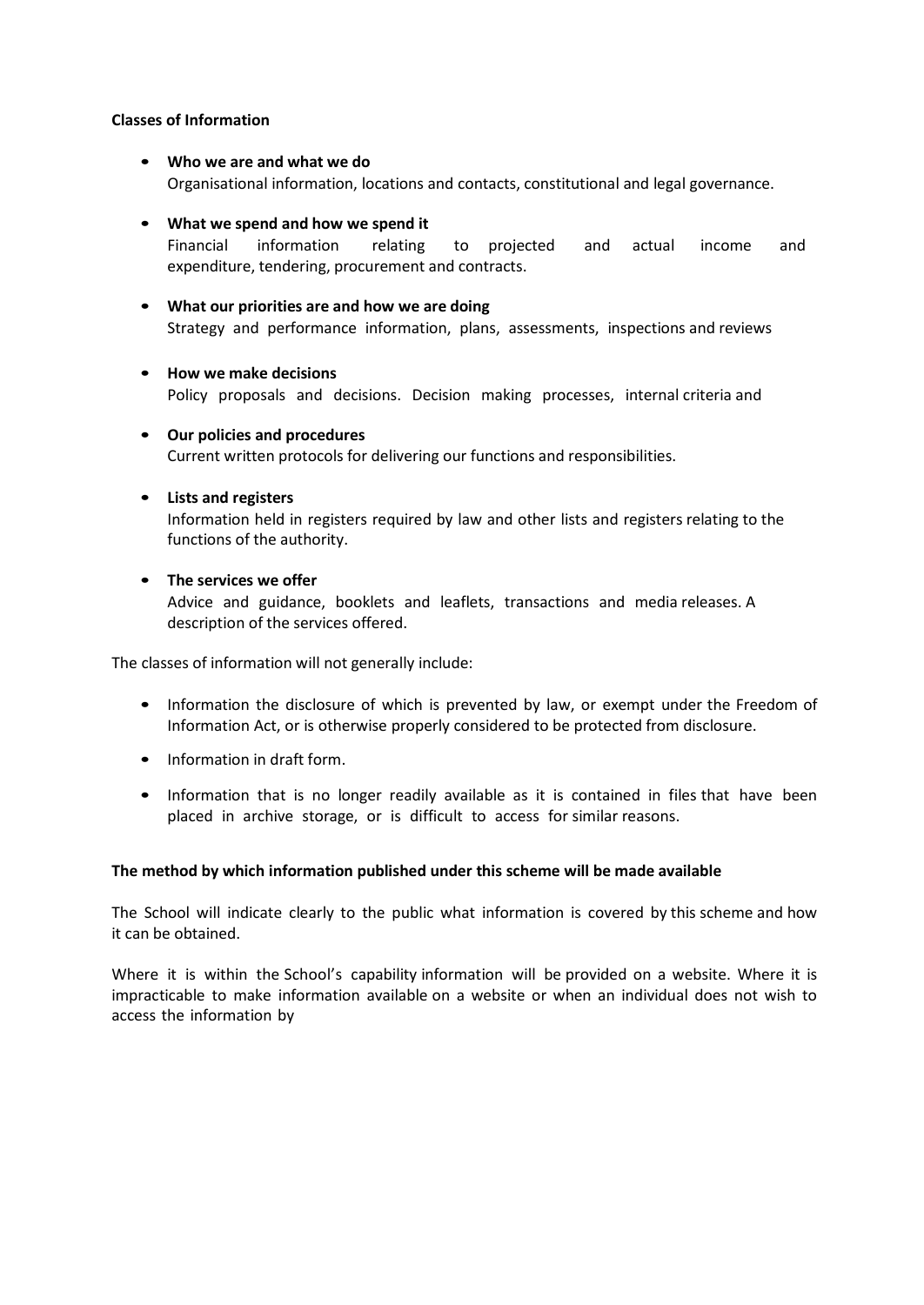the website, the School will indicate how information can be obtained by other means and provide it by those means.

In exceptional circumstances some information may be available only by viewing in person. Where this manner is specified, contact details will be provided. An appointment to view the information will be arranged within a reasonable timescale.

Obligations under equality legislation and any other legislation to provide information in other forms and formats will be adhered to when providing information in accordance with this scheme.

## **Charges which may be made for information published under this scheme**

The purpose of this scheme is to make the maximum amount of information readily available at minimum inconvenience and cost to the public. Charges made by the School for routinely published material will be justified and transparent and kept to a minimum.

Material which is published and accessed on a website will be provided free of charge.

Charges may be made for information subject to a charging regime specified by Parliament.

Charges may be made for actual disbursements incurred such as:

- photocopying
- postage and packaging
- the costs directly incurred as a result of viewing information

Charges may also be made for information provided under this scheme where they are legally authorised, they are in all the circumstances, including the general principles of the right of access to information held by public authorities, justified and are in accordance with a published schedule or schedules of fees which is readily available to the public.

Charges may also be made for making datasets(or parts of datasets) that are relevant copyright works available for re-use. These charges will be in accordance with either regulations made under section 11B of the Freedom of Information Act or other enactments.

If a charge is to be made, confirmation of the payment due will be given before the information is provided. Payment may be requested prior to provision of the information.

### **Written requests**

Information held by the School that is not published under this scheme can be requested in writing, when its provision will be considered in accordance with the provisions of the Freedom of Information Act.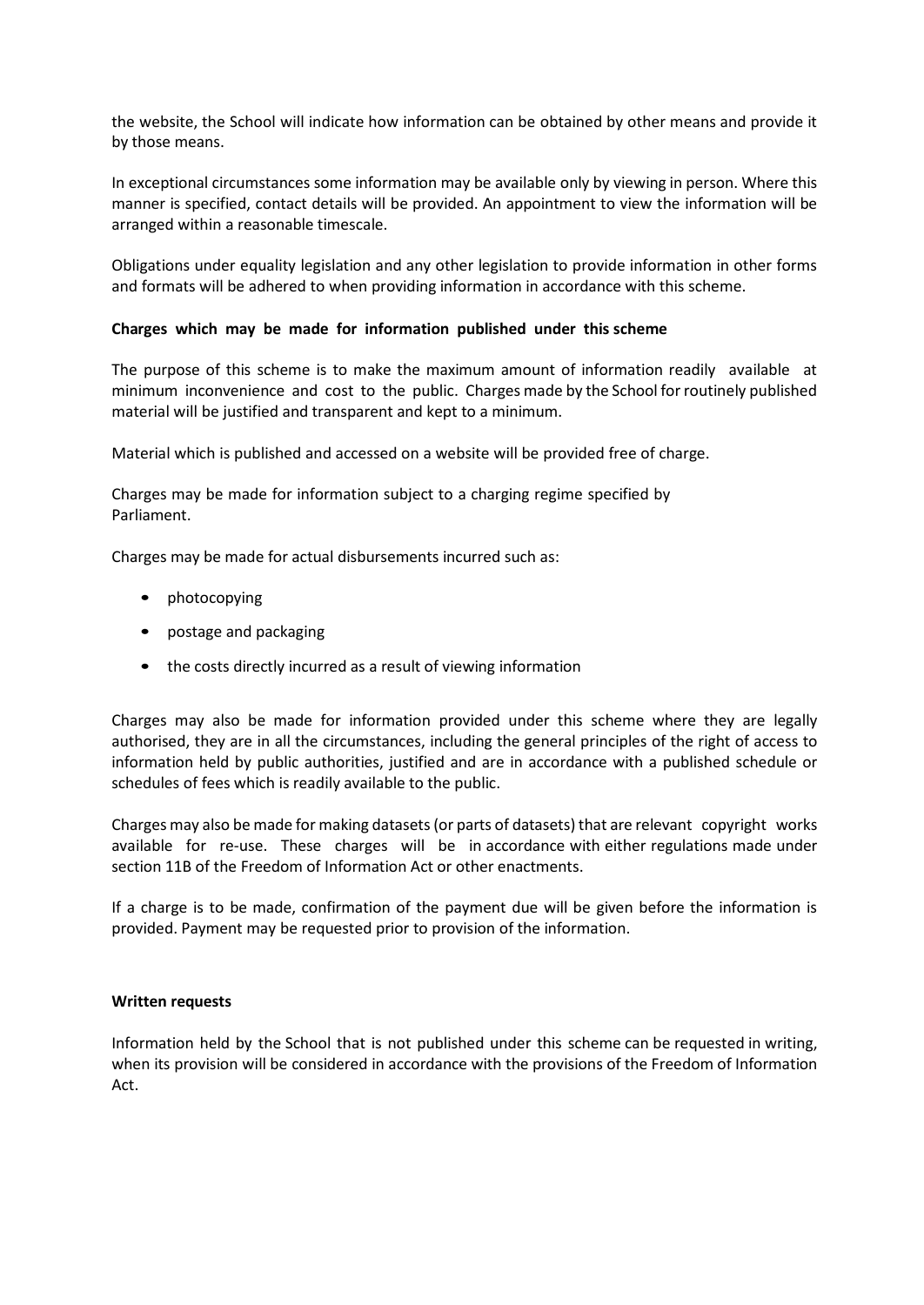| Information to be published                                                                             |                                                |
|---------------------------------------------------------------------------------------------------------|------------------------------------------------|
| Class 1 - Who we are and what we do<br>(Organisational information, structures, locations and contacts) | How the information can be<br><b>lobtained</b> |
| Who's who in the school                                                                                 | Hard copy / website                            |
| Who's who on the governing body / board of governors and the basis of their appointment                 | Hard copy / website                            |
| Instrument of Government / Articles of Association                                                      | Hard copy on request                           |
| Contact details for the Head teacher and for the governing body (names and contact details)             | Hard copy / website                            |
| School prospectus (if any)                                                                              | N/A                                            |
| Annual Report (if any)                                                                                  | N/A                                            |
| Staffing structure                                                                                      | Hard copy on request                           |
| School session times and term dates                                                                     | Hard copy / website                            |
| Address of school and contact details, including email address.                                         | Hard copy / website                            |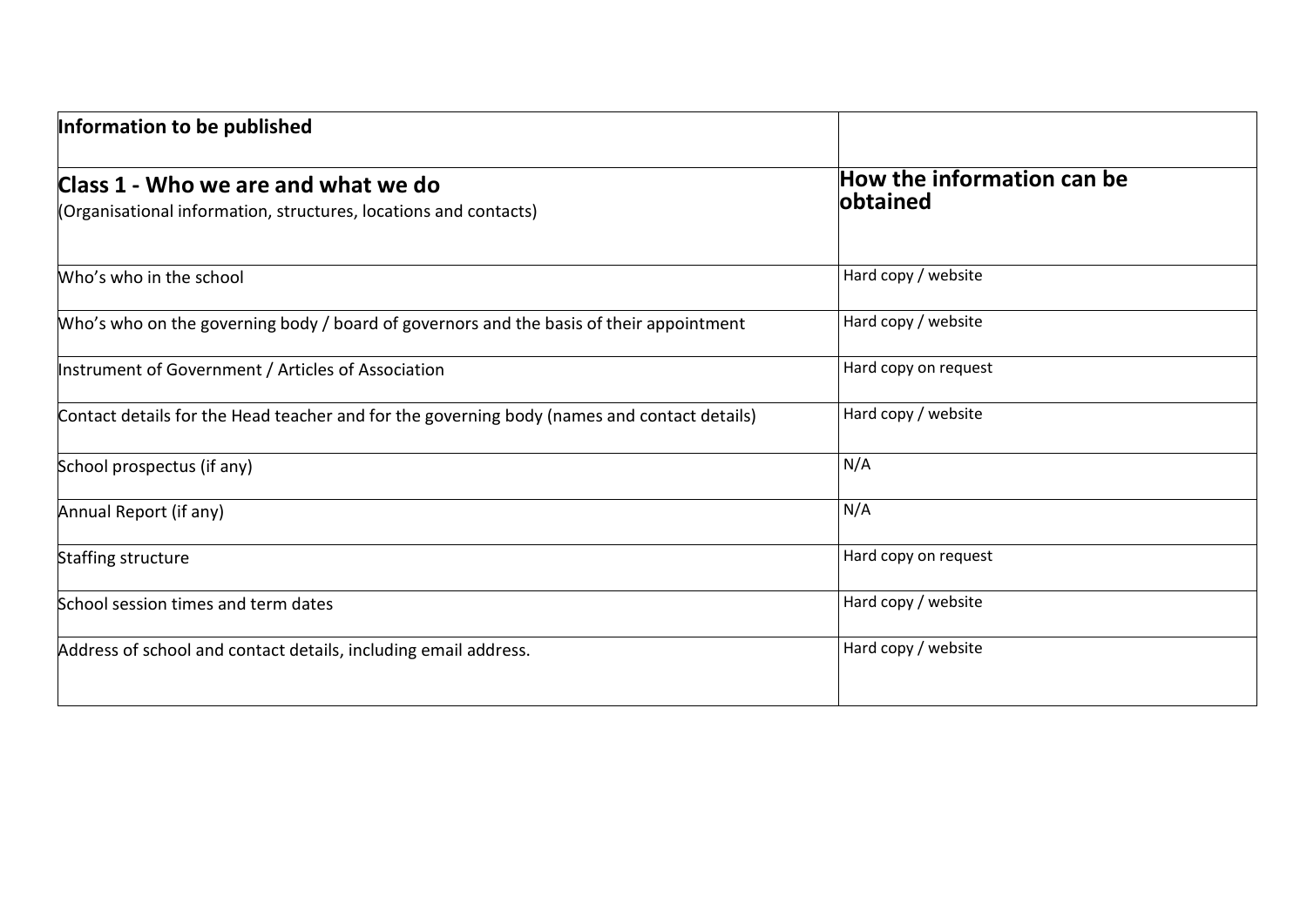| Class $2$ – What we spend and how we spend it                                                                                                                                                                                     | How the information can be |
|-----------------------------------------------------------------------------------------------------------------------------------------------------------------------------------------------------------------------------------|----------------------------|
| (Financial information relating to projected and actual income and expenditure, procurement,                                                                                                                                      | <b>lobtained</b>           |
| contracts and financial audit)                                                                                                                                                                                                    |                            |
| Current and previous financial year as a minimum                                                                                                                                                                                  |                            |
| Annual budget plan and financial statements – details of the schools individual budget share from the<br>LA and the school's annual income and expenditure returns, income generation schemes, other<br>sources of funding        | Hard copy on request       |
| Capital funding – details of the capital funding allocated to the school together with information on                                                                                                                             | Hard copy on request       |
| related building projects or other capital projects                                                                                                                                                                               |                            |
| Financial audit reports                                                                                                                                                                                                           | Hard copy on request       |
| Procurement and contracts the school has entered into, or information – details of procedures used for Hard copy on request                                                                                                       |                            |
| the acquisition of goods and services.                                                                                                                                                                                            |                            |
| Pay policy                                                                                                                                                                                                                        | Hard copy on request       |
| Staffing, pay and grading structure. As a minimum the pay information should include salaries for<br>senior staff (Senior Leadership Team or equivalent as above) in bands of £10,000; for more junior<br>posts, by salary range. | Hard copy on request       |
| Governors' allowances that can be incurred or claimed, and a record of total payments made to                                                                                                                                     | N/A to date                |
| individual governors.                                                                                                                                                                                                             |                            |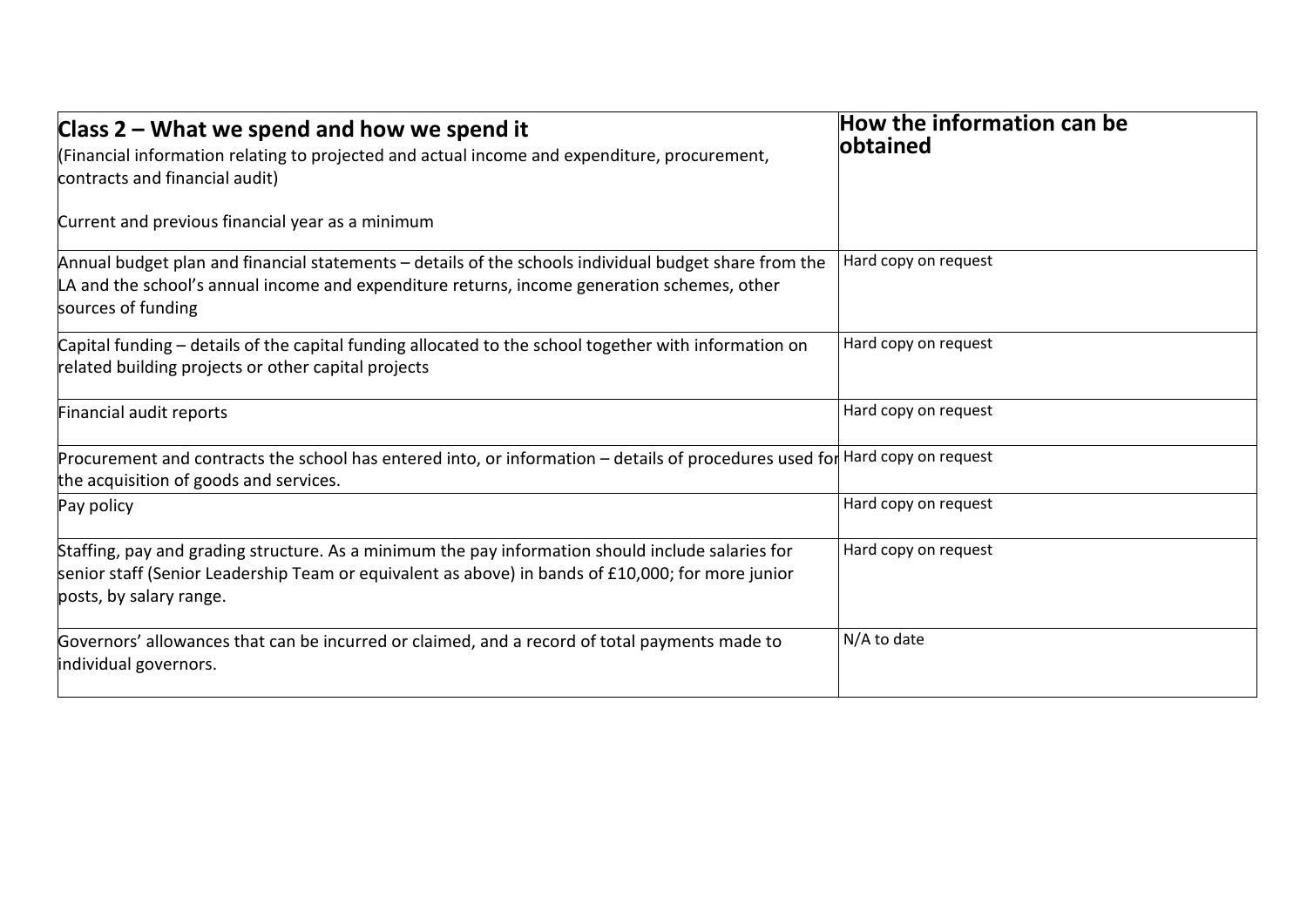| Class $3$ – What our priorities are and how we are doing                                                                                                              | How the information can be obtained |  |
|-----------------------------------------------------------------------------------------------------------------------------------------------------------------------|-------------------------------------|--|
| (Strategies and plans, performance indicators, audits, inspections and                                                                                                |                                     |  |
| reviews)                                                                                                                                                              |                                     |  |
| Current information as a minimum                                                                                                                                      |                                     |  |
| School profile                                                                                                                                                        |                                     |  |
| Government supplied performance data                                                                                                                                  | N/A                                 |  |
| Latest Ofsted report - Summary and full report                                                                                                                        | Hard copy / website                 |  |
| Performance management policy and procedures adopted by the governing body.                                                                                           | Hard copy on request                |  |
| The school's future plans; for example, proposals for and any consultation on the future of the<br>school, such as a change in status                                 | Hardcopy on request                 |  |
| Safeguarding and child protection arrangements                                                                                                                        | Hard copy / website                 |  |
| Class 4 – How we make decisions                                                                                                                                       | How the information can be obtained |  |
| (Decision making processes and records of decisions)                                                                                                                  |                                     |  |
| Current and previous three years as a minimum                                                                                                                         |                                     |  |
| Admissions policy/decisions (not individual admission decisions) -                                                                                                    | Hard copy / website                 |  |
| Agendas and minutes of meetings of the governing body and its committees. (NB this will<br>exclude information that is properly regarded as private to the meetings). | Hard copy on request                |  |
|                                                                                                                                                                       |                                     |  |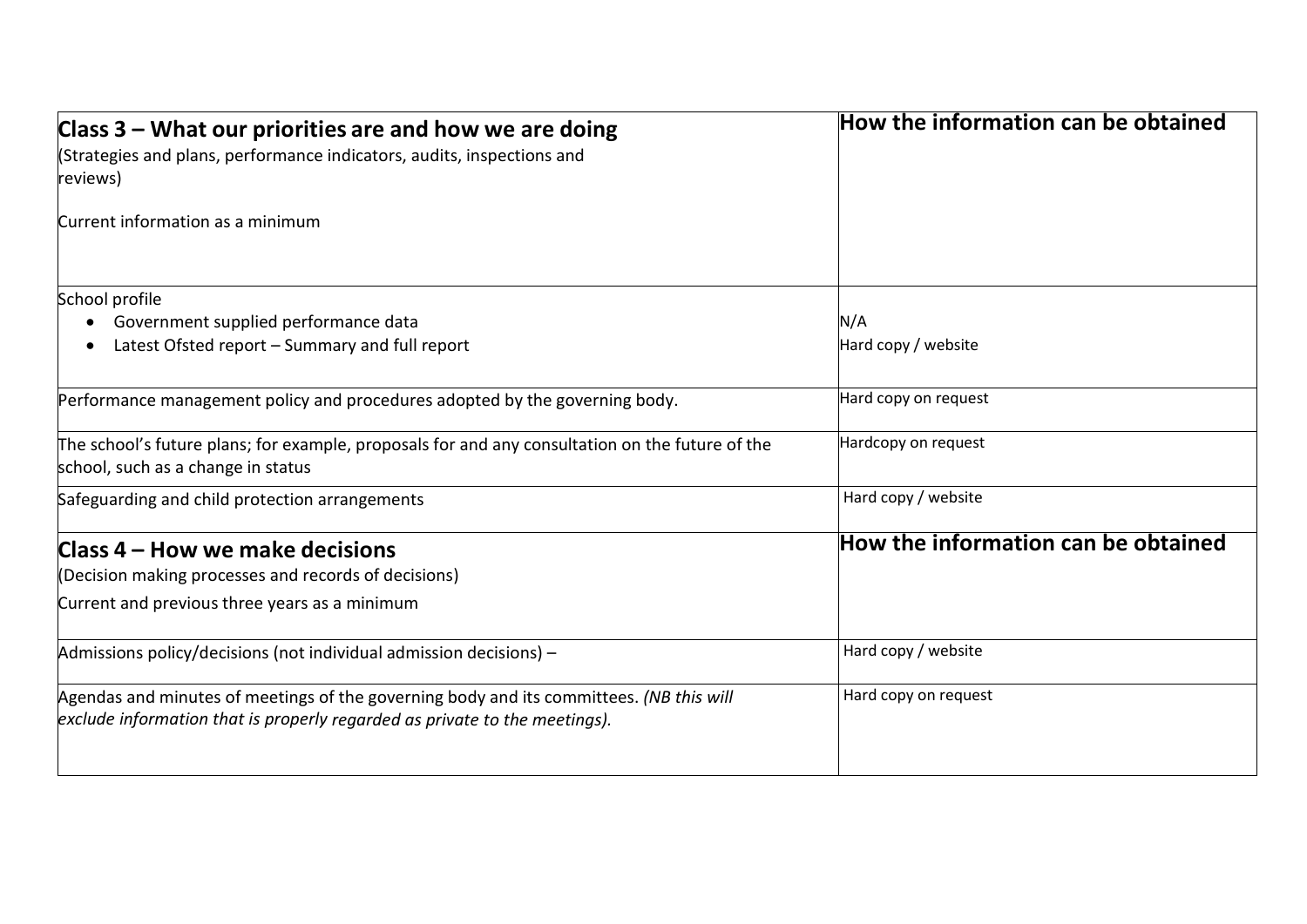| Class 5 – Our policies and procedures                                                                                                                                                                                                                                                                                                                                                                                                                                                                                                                     | How the information can be obtained |
|-----------------------------------------------------------------------------------------------------------------------------------------------------------------------------------------------------------------------------------------------------------------------------------------------------------------------------------------------------------------------------------------------------------------------------------------------------------------------------------------------------------------------------------------------------------|-------------------------------------|
| (Current written protocols, policies and procedures for delivering our services and responsibilities)                                                                                                                                                                                                                                                                                                                                                                                                                                                     |                                     |
| Current information only.                                                                                                                                                                                                                                                                                                                                                                                                                                                                                                                                 |                                     |
| As a minimum these must include policies that the school is required to have by statute or by its<br>funding agreement or equivalent, or by the Welsh or English government or the Northern Ireland<br>Executive. These will include policies and procedures for handling information requests. In<br>addition, for Wales,<br>this will include a Welsh Language Scheme in accordance with the<br>Welsh Language Act 1993. For Northern Ireland, this will include an equality scheme / statement in<br>accordance with the Northern Ireland<br>Act 1998. | Hard copy/website                   |
| Records management and personal data policies, including:<br>Information security policies<br>Records retention, destruction and archive policies<br>Data protection (including information sharing policies)                                                                                                                                                                                                                                                                                                                                             | Hard copy / website                 |
| Charging regimes and policies.                                                                                                                                                                                                                                                                                                                                                                                                                                                                                                                            |                                     |
| This should include details of any statutory charging regimes. Charging policies should<br>include charges made for information routinely published. They should clearly state what<br>costs are to be recovered, the basis on which they are made and how they are calculated.                                                                                                                                                                                                                                                                           | Hard copy / website                 |
| Class $6$ – Lists and Registers                                                                                                                                                                                                                                                                                                                                                                                                                                                                                                                           | How the information can be obtained |
| Currently maintained lists and registers only (this does not include the attendance register).                                                                                                                                                                                                                                                                                                                                                                                                                                                            |                                     |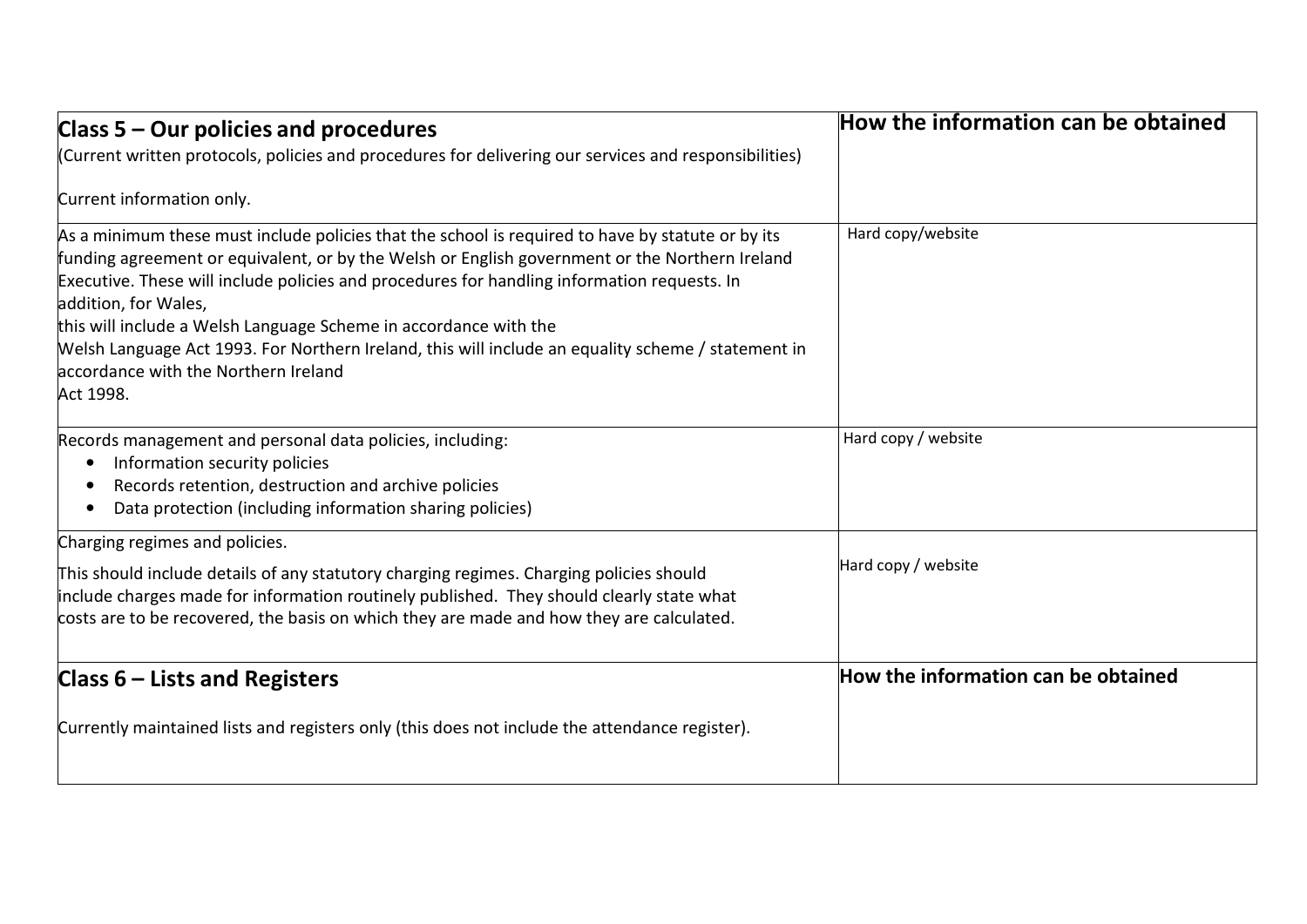| Curriculum circulars and statutory instruments                                                                                                                         | Hardcopy only                             |
|------------------------------------------------------------------------------------------------------------------------------------------------------------------------|-------------------------------------------|
| Disclosure logs                                                                                                                                                        | Hard copy only                            |
| Asset register                                                                                                                                                         | Hard copy only                            |
| Any information the school is currently legally required to hold in publicly available registers                                                                       | Hard copy only                            |
| Class $7$ – The services we offer<br>(Information about the services we offer, including leaflets, guidance and newsletters produced for<br>the public and businesses) | How the<br>information can be<br>obtained |
| Current information only                                                                                                                                               |                                           |
| Extra-curricular activities                                                                                                                                            | N/A                                       |
| Out of school clubs                                                                                                                                                    | Hardcopy/website                          |
| Services for which the school is entitled to recover a fee, together with those fees                                                                                   | Hard copy / website                       |
| School publications, leaflets, books and newsletters                                                                                                                   | Hard copy / website                       |
| <b>Additional Information</b><br>This will provide schools with the opportunity to publish information that is not itemised in the lists<br>above                      |                                           |